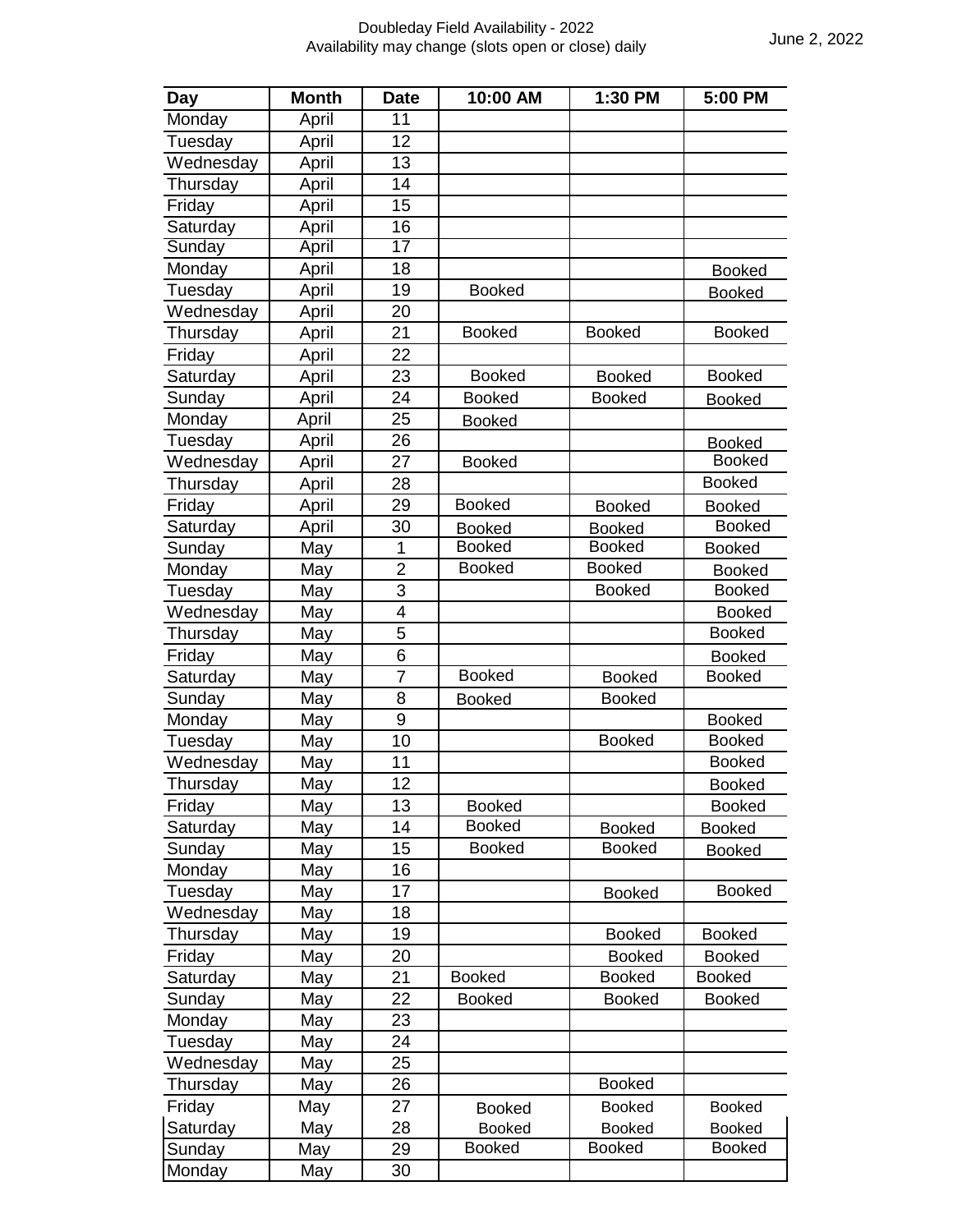## Doubleday Field Availability - 2022 Availability may change (slots open or close) daily

|           |              |                | Availability may change (slots open or close) daily |               | June 2, 2022  |  |
|-----------|--------------|----------------|-----------------------------------------------------|---------------|---------------|--|
|           |              |                |                                                     |               |               |  |
|           |              |                |                                                     |               |               |  |
|           |              |                |                                                     |               |               |  |
|           |              |                |                                                     |               |               |  |
|           |              |                |                                                     |               |               |  |
|           |              |                |                                                     |               |               |  |
|           |              |                |                                                     |               |               |  |
|           |              |                |                                                     |               |               |  |
| Day       | <b>Month</b> | <b>Date</b>    | 10:00 AM                                            | 1:30 PM       | 5:00 PM       |  |
| Tuesday   | May          | 31             |                                                     |               |               |  |
| Wednesday | June         | 1              |                                                     |               |               |  |
| Thursday  | June         | $\overline{2}$ |                                                     |               |               |  |
| Friday    | June         | 3              |                                                     |               |               |  |
| Saturday  | June         | 4              | <b>Booked</b>                                       | <b>Booked</b> | <b>Booked</b> |  |
| Sunday    | June         | 5              |                                                     | <b>Booked</b> |               |  |
| Monday    | June         | 6              |                                                     |               |               |  |
| Tuesday   | June         | $\overline{7}$ |                                                     |               |               |  |
| Wednesday | June         | 8              |                                                     |               |               |  |
| Thursday  | June         | 9              |                                                     | <b>Booked</b> |               |  |
| Friday    | June         | 10             |                                                     |               |               |  |
| Saturday  | June         | 11             | <b>Booked</b>                                       | <b>Booked</b> | <b>Booked</b> |  |
| Sunday    | June         | 12             |                                                     |               |               |  |
| Monday    | June         | 13             |                                                     |               |               |  |
| Tuesday   | June         | 14             |                                                     |               |               |  |
| Wednesday | June         | 15             |                                                     |               |               |  |
| Thursday  | June         | 16             |                                                     |               |               |  |
| Friday    | June         | 17             | <b>Booked</b>                                       | <b>Booked</b> |               |  |
| Saturday  | June         | 18             | <b>Booked</b>                                       | <b>Booked</b> | Booked        |  |
| Sunday    | June         | 19             | <b>Booked</b>                                       | <b>Booked</b> | <b>Booked</b> |  |
| Monday    | June         | 20             |                                                     |               |               |  |
| Tuesday   | June         | 21             |                                                     |               |               |  |
| Wednesday | June         | 22             |                                                     |               |               |  |
| Thursday  | June         | 23             |                                                     |               | <b>Booked</b> |  |
| Friday    | June         | 24             | <b>Booked</b>                                       | <b>Booked</b> | <b>Booked</b> |  |
| Saturday  | June         | 25             | <b>Booked</b>                                       | <b>Booked</b> | <b>Booked</b> |  |
| Sunday    | June         | 26             | <b>Booked</b>                                       | <b>Booked</b> |               |  |
| Monday    | June         | 27             |                                                     | <b>Booked</b> | <b>Booked</b> |  |
| Tuesday   | June         | 28             | <b>Booked</b>                                       | <b>Booked</b> |               |  |
| Wednesday | June         | 29             | <b>Booked</b>                                       |               |               |  |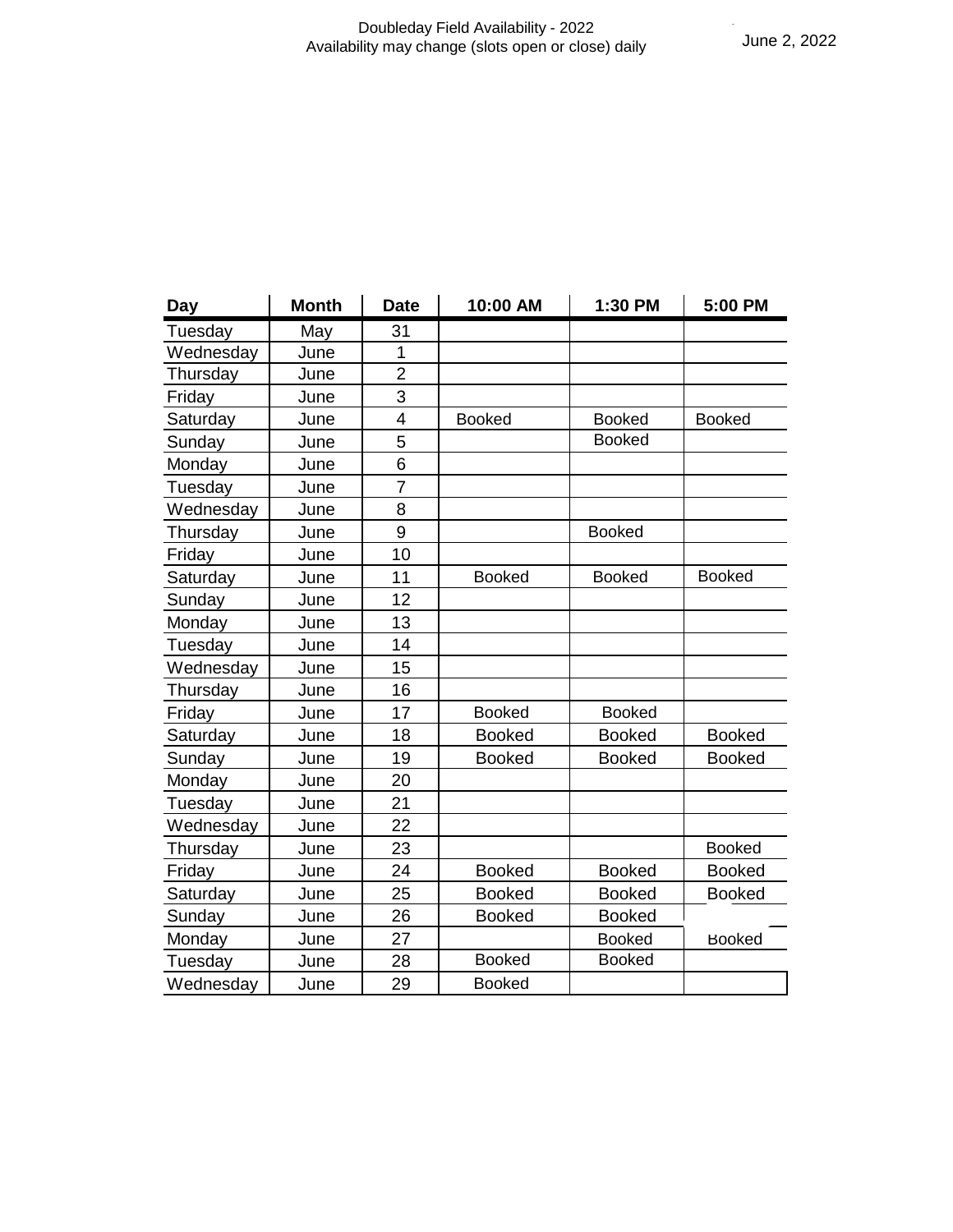## Doubleday Field Availability - 2022 Availability may change (slots open or close) daily

| Day       | <b>Month</b> | <b>Date</b>             | 10:00 AM      | 1:30 PM       | 5:00 PM       |
|-----------|--------------|-------------------------|---------------|---------------|---------------|
|           |              |                         |               |               |               |
| Thursday  | June         | 30                      | <b>Booked</b> | <b>Booked</b> |               |
| Friday    | July         | 1                       | <b>Booked</b> | <b>Booked</b> | <b>Booked</b> |
| Saturday  | July         | $\overline{2}$          | <b>Booked</b> | <b>Booked</b> |               |
| Sunday    | July         | 3                       |               |               |               |
| Monday    | July         | $\overline{\mathbf{4}}$ | <b>Booked</b> | <b>Booked</b> |               |
| Tuesday   | July         | 5                       |               |               | <b>Booked</b> |
| Wednesday | July         | 6                       | <b>Booked</b> | <b>Booked</b> |               |
| Thursday  | July         | $\overline{7}$          |               |               |               |
| Friday    | July         | 8                       | <b>Booked</b> | <b>Booked</b> | <b>Booked</b> |
| Saturday  | July         | 9                       | <b>Booked</b> | <b>Booked</b> | نا ب          |
| Sunday    | July         | 10                      | <b>Booked</b> | <b>Booked</b> |               |
| Monday    | July         | 11                      | <b>Booked</b> | <b>Booked</b> | <b>Booked</b> |
| Tuesday   | July         | 12                      |               |               |               |
| Wednesday | July         | 13                      |               |               |               |
| Thursday  | July         | 14                      |               |               |               |
| Friday    | July         | 15                      | <b>Booked</b> | <b>Booked</b> | <b>Booked</b> |
| Saturday  | July         | 16                      | <b>Booked</b> | <b>Booked</b> | <b>Booked</b> |
| Sunday    | July         | 17                      | <b>Booked</b> | <b>Booked</b> | <b>Booked</b> |
| Monday    | July         | 18                      | <b>Booked</b> | <b>Booked</b> | <b>Booked</b> |
| Tuesday   | July         | 19                      |               |               |               |
| Wednesday | July         | 20                      |               | <b>Booked</b> |               |
| Thursday  | July         | 21                      | Hall of Fame  |               |               |
| Friday    | July         | 22                      |               |               |               |
| Saturday  | July         | 23                      |               |               |               |
| Sunday    | July         | 24                      |               |               |               |
| Monday    | July         | 25                      |               |               |               |
| Tuesday   | July         | 26                      |               | <b>Booked</b> |               |
| Wednesday | July         | 27                      |               |               |               |
| Thursday  | July         | 28                      | <b>Booked</b> | <b>Booked</b> | <b>Booked</b> |
| Friday    | July         | 29                      | <b>Booked</b> | <b>Booked</b> | <b>Booked</b> |
| Saturday  | July         | 30                      | <b>Booked</b> | <b>Booked</b> | <b>Booked</b> |
| Sunday    | July         | 31                      | <b>Booked</b> | <b>Booked</b> | <b>Booked</b> |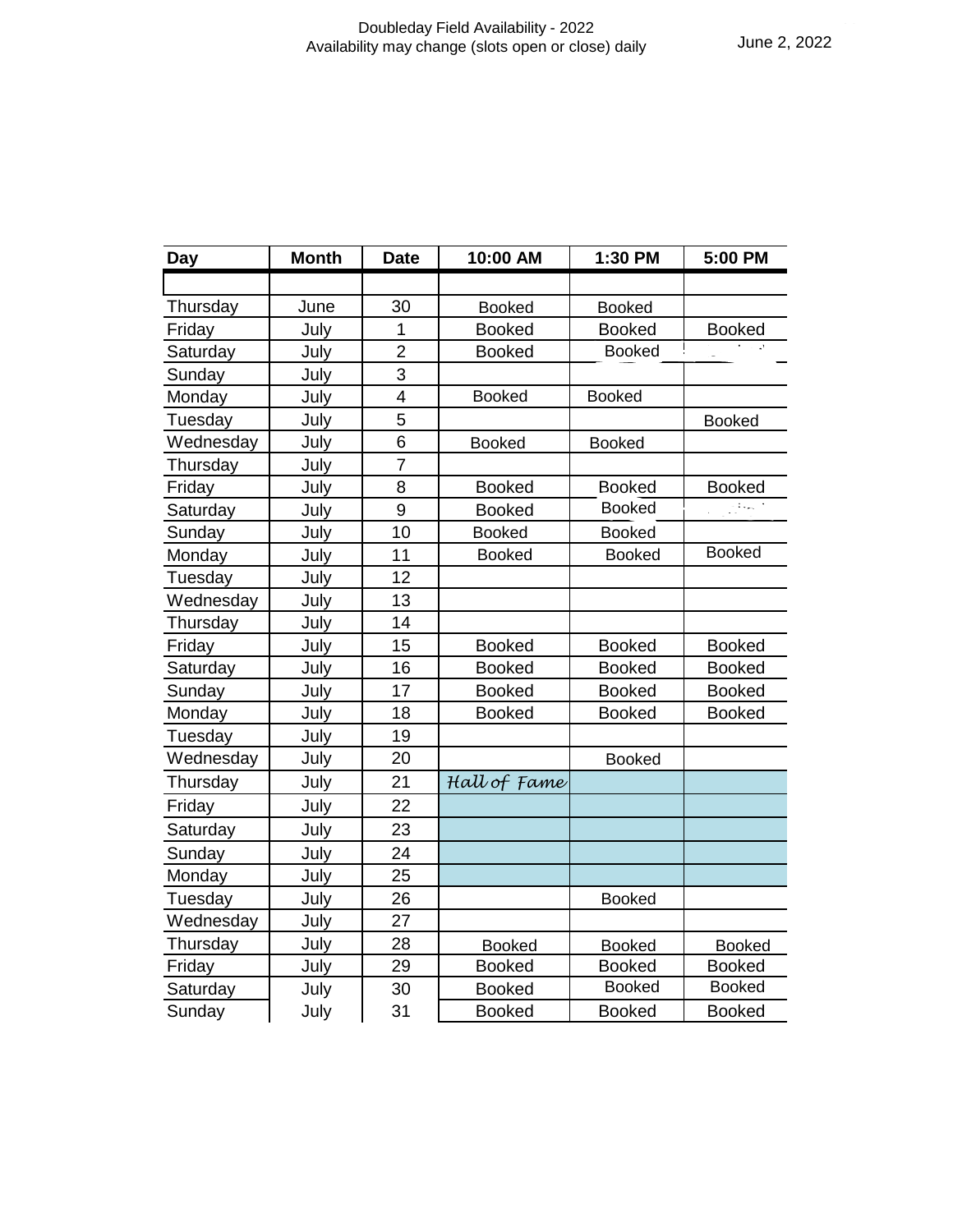|               |              |                | soubicuay i iciu Avaliability - 2022<br>Availability may change (slots open or close) daily |               | June 2, 2022  |
|---------------|--------------|----------------|---------------------------------------------------------------------------------------------|---------------|---------------|
|               |              |                |                                                                                             |               |               |
|               |              |                |                                                                                             |               |               |
|               |              |                |                                                                                             |               |               |
|               |              |                |                                                                                             |               |               |
|               |              |                |                                                                                             |               |               |
|               |              |                |                                                                                             |               |               |
| <b>Day</b>    | <b>Month</b> | <b>Date</b>    | 10:00 AM                                                                                    | 1:30 PM       | 5:00 PM       |
| <b>Monday</b> | August       | 1              | <b>Booked</b>                                                                               | <b>Booked</b> | <b>Booked</b> |
| Tuesday       | August       | $\overline{2}$ | <b>Booked</b>                                                                               | <b>Booked</b> | <b>Booked</b> |
| Wednesday     | August       | 3              | <b>Booked</b>                                                                               | <b>Booked</b> | <b>Booked</b> |
| Thursday      | August       | 4              | <b>Booked</b>                                                                               | <b>Booked</b> | <b>Booked</b> |
| Friday        | August       | 5              | <b>Booked</b>                                                                               | <b>Booked</b> |               |
| Saturday      | August       | 6              | <b>Booked</b>                                                                               | <b>Booked</b> | <b>Booked</b> |
| Sunday        | August       | $\overline{7}$ | <b>Booked</b>                                                                               |               |               |
| Monday        | August       | 8              | <b>Booked</b>                                                                               | <b>Booked</b> | <b>Booked</b> |
| Tuesday       | August       | 9              | <b>Booked</b>                                                                               | <b>Booked</b> | <b>Booked</b> |
| Wednesday     | August       | 10             | <b>Booked</b>                                                                               | <b>Booked</b> | <b>Booked</b> |
| Thursday      | August       | 11             | <b>Booked</b>                                                                               | <b>Booked</b> | <b>Booked</b> |
| Friday        | August       | 12             |                                                                                             |               |               |
| Saturday      | August       | 13             | <b>Booked</b>                                                                               | <b>Booked</b> |               |
| Sunday        | August       | 14             | <b>Booked</b>                                                                               |               | <b>Booked</b> |
| Monday        | August       | 15             |                                                                                             |               |               |
| Tuesday       | August       | 16             |                                                                                             |               |               |
| Wednesday     | August       | 17             |                                                                                             |               |               |
| Thursday      | August       | 18             |                                                                                             | <b>Booked</b> |               |
| Friday        | August       | 19             |                                                                                             |               |               |
| Saturday      | August       | 20             |                                                                                             | <b>Booked</b> |               |
| Sunday        | August       | 21             |                                                                                             |               |               |
| Monday        | August       | 22             |                                                                                             |               |               |
| Tuesday       | August       | 23             |                                                                                             |               |               |
| Wednesday     | August       | 24             |                                                                                             |               |               |
| Thursday      | August       | 25             |                                                                                             |               |               |
| Friday        | August       | 26             |                                                                                             |               |               |
| Saturday      | August       | 27             |                                                                                             |               |               |
| Sunday        | August       | 28             |                                                                                             | <b>Booked</b> |               |
| Monday        | August       | 29             |                                                                                             |               |               |
| Tuesday       | August       | 30             |                                                                                             |               |               |
| Wednesday     | August       | 31             |                                                                                             |               |               |
|               |              |                |                                                                                             |               |               |
|               |              |                |                                                                                             |               |               |
|               |              |                |                                                                                             |               |               |